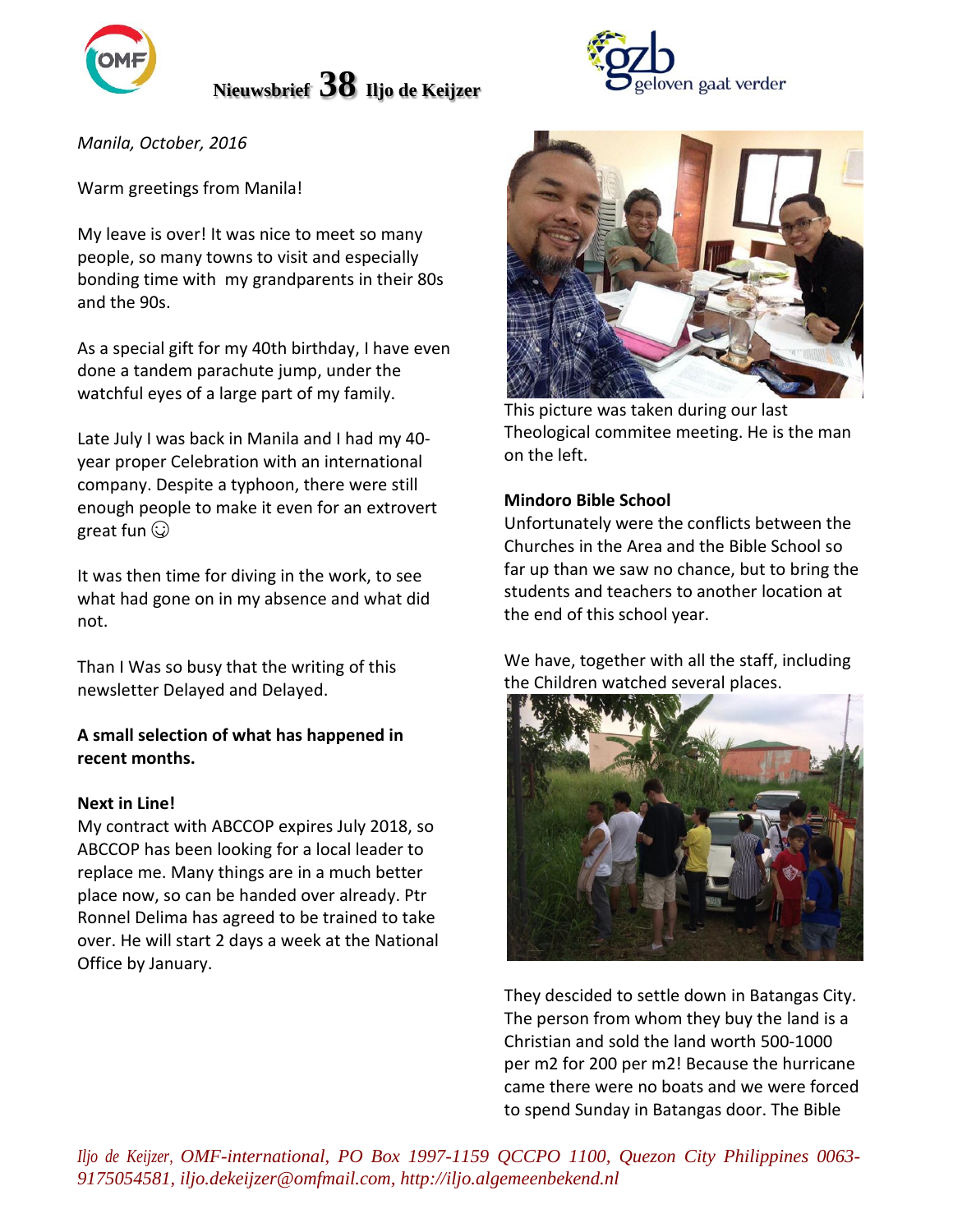

## **Nieuwsbrief 38 Iljo de Keijzer**



teachers were in shorts and flip flops to church because they had no Sunday Clothes by him : -9. When they were asked to sing a special song; They finally did a short skit in which they clearly could Show their passion as a Bible school and what they want to do.

They will no longer do a four-year Bible school, but a 1-year Spiritual Formation. The Bible School in Mindoro continues under new leadershipbBack to the old system. April 1 is the last graduation there!

### **Graduation**

In Quezon, nearly 10 hours ride from Manila October 23 was a special day. They celebrated their 26th anniversary with 6 municipalities. It was also the great day of graduation for 10 students. The training may officially only last four years.

For most it was ultimately more than 10 years with Stopping and starting again. The testimonies were emotional and Joy so contagious!



**My second "job"** Since my return from leave I became a Ministry leader within OMF. This means that I am responsible for the OMF missionaries working

among Folk Catholics. These are Catholic people, but at the same time animists (people who believe in ghosts and witch doctors). Each quarter, we as leaders of the different groups together have to make decisions at field level.



*Visiting our worker in Mauban, Quezon*

I've already survived my first meeting and the first two field visits are made to missionaries. It's really a challenge to get used to divide my time. Though I also enjoy to help these missionaries to be more effective and good to sit down with them how they are doing.

### **Short termer**

Jan van de W, from Netherlands just arrived and will help 10 months in the Philippines. He helps me in all things IT and weekends he helps in the church I also attend. He has survived his first rat and his first coconut tree climb.



*Iljo de Keijzer*

*Iljo de Keijzer, OMF-international, PO Box 1997-1159 QCCPO 1100, Quezon City Philippines 0063- 9175054581, iljo.dekeijzer@omfmail.com, http://iljo.algemeenbekend.nl*